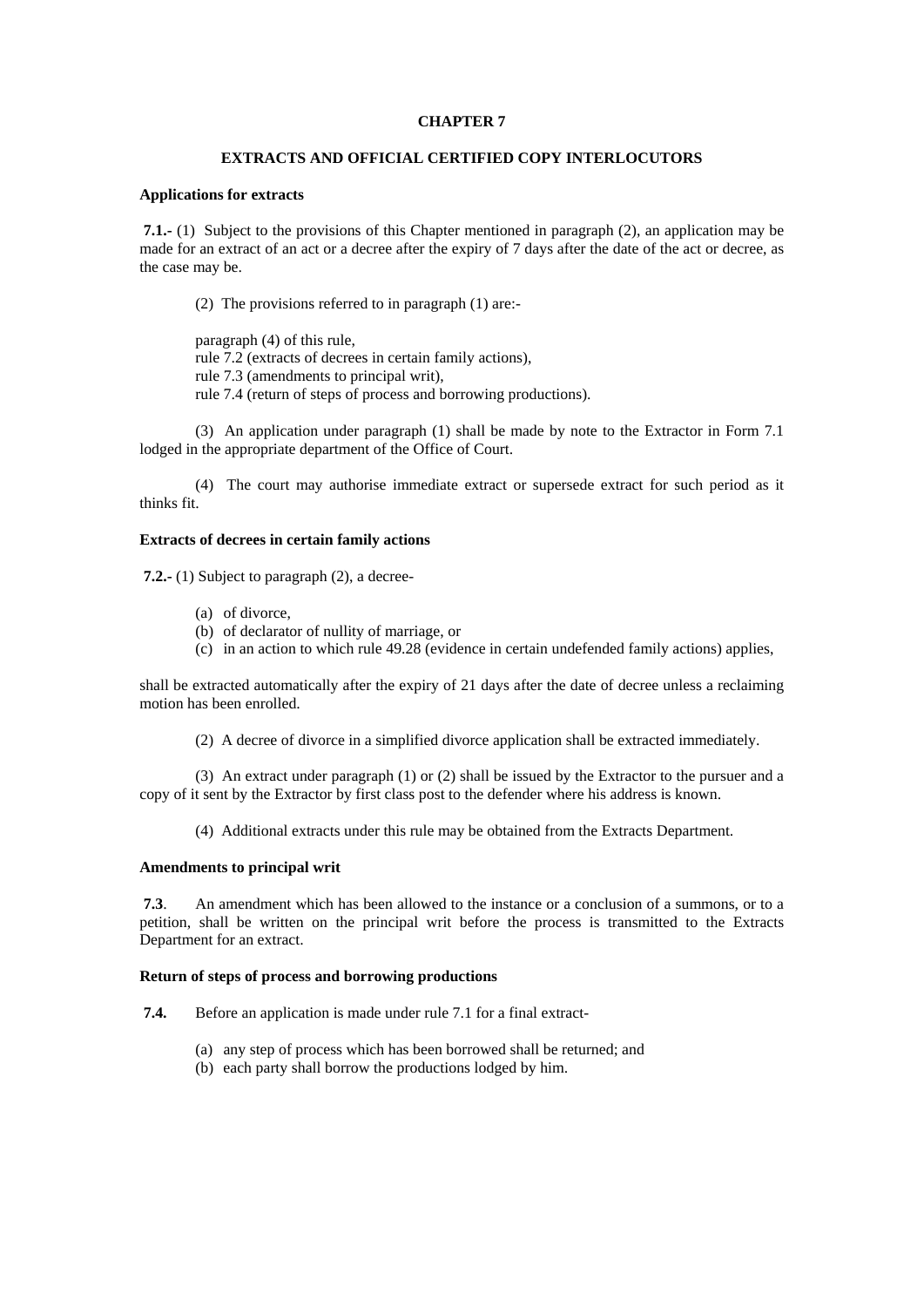#### **Decrees for payment in foreign currency**

**7.5.-** (1) Where an application is made under rule 7.1 for an extract of a decree for payment in a foreign currency, the applicant shall lodge with the note to the Extractor a certified statement of the rate of exchange prevailing at-

- (a) the date of the decree sought to be extracted,
- (b) the date on which the note to the Extractor is lodged, or
- (c) a date within three days before the date on which the note to the Extractor is lodged,

and the sterling equivalent of the principal sum, interest and expenses decerned for.

 (2) The certified statement required under paragraph (1) shall be by an official in the Bank of England or an institution authorised under the Banking Act 1987 (**a**).

# **Decrees of adjudication**

 **7.6**. Where an application is made under rule 7.1 for an extract of a decree of adjudication for debt, the applicant shall lodge with the note to the Extractor a statement of the accumulated sum in Form 7.6.

# **Interest**

 **7.7.**Where interest is included in, or payable under, a decree, it shall be at the rate of 8 per cent a year unless otherwise stated.

# **Fees for extracts to be included in extracts**

 **7.8.-** (1) Where the court pronounces an interlocutor awarding a sum of expenses, the interlocutor shall be deemed to include, in addition to such sum, the fees for any extract required to enforce the award.

 (2) In an extract of an interlocutor containing an award of expenses, the Extractor shall include the amount of the fee for the extract.

#### **Form of extracts**

 **7.9.-** (1) Subjects to paragraphs (2) and (3), the extract of an act or a decree shall be in such form as the Extractor thinks fit.

- (2) An extract shall be-
- (a) partly or wholly written,
- (b) typewritten,
- (c) printed,
- (d) lithographed, or
- (e) photographed,

and subscribed on the last page by the Extractor and have each page impressed with the stamp of the Extractor.

 (3) An alteration in an extract shall be authenticated by the initials of the Extractor. \_\_\_\_\_\_\_\_\_\_\_\_\_\_\_\_\_\_\_\_\_\_\_\_\_\_\_\_\_\_\_\_\_\_\_\_\_\_\_\_\_\_\_\_\_\_\_\_\_\_\_\_\_\_\_\_\_\_\_\_\_\_\_\_\_\_\_\_\_\_\_\_\_\_\_\_\_\_\_\_\_

(**a**) 1987 c.22.